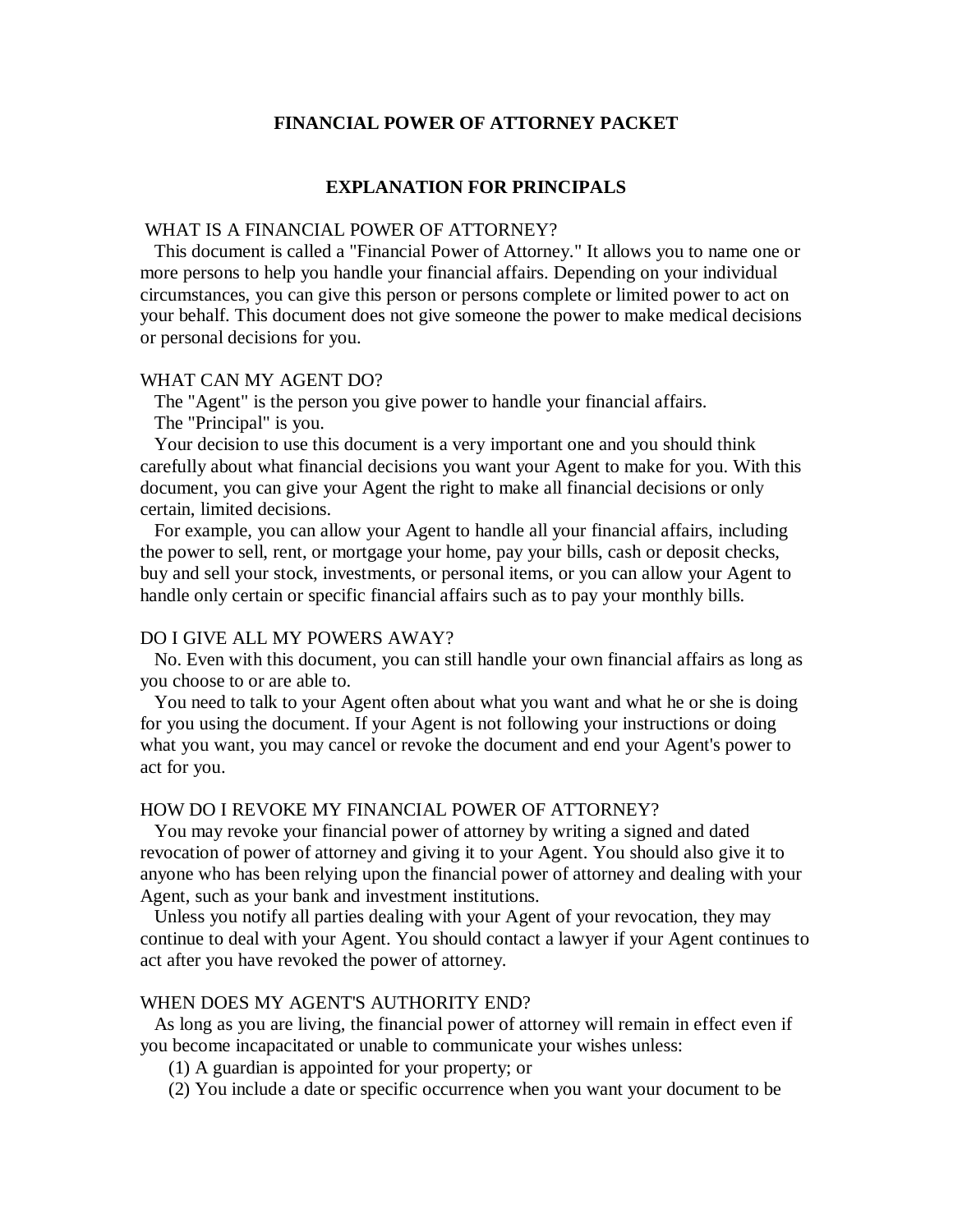### canceled.

 However, upon your death or the death of your Agent or successor Agents, the document will be canceled and the Agent's power to act for you will end.

 You can also include a date or a specific occurrence like your incapacity or illness as the time when you want your document to be canceled and your Agent's power to act for you to end.

#### WHEN DO THE POWERS TAKE EFFECT?

 Depending on your circumstances, you may wish to specify an occurrence or a future date for the document to become effective. Unless you do so, it becomes effective immediately.

### MUST MY AGENT DO THOSE THINGS I AUTHORIZE?

 No. But if your Agent accepts this responsibility and agrees to act for you, he or she is required to sign and date the "Acceptance of Appointment" contained in the financial power of attorney form.

## HOW DO I COMPLETE THIS DOCUMENT?

 Both the Principal and the Agent should read the full document carefully before initialing or signing. The Principal and the Agent should fully understand what powers are being granted to the Agent and what restrictions, if any, exist.

 Read each paragraph carefully. If you decide to give your Agent the power described in the paragraph, initial your name at the end of the paragraph.

 If you do not wish to give your Agent the power described in a paragraph, strike through and initial the paragraph or any line within a paragraph.

# HOW DO I EXECUTE THE DOCUMENT?

 Two adult witnesses must watch you sign your name on the document. At least one witness cannot be the Principal's spouse or blood relative. After they witness you signing your name, the witnesses must sign their names.

 This document does not need to be notarized unless real property transactions such as leasing, selling, or mortgaging of property are authorized.

## THIS DOCUMENT REFLECTS THE WISHES OF THE PRINCIPAL.

 Do not let anyone pressure you into making a financial power of attorney, naming an Agent, or granting a power unless it is your choice.

 If you do not understand any portion of this document, you should ask a lawyer to explain it to you.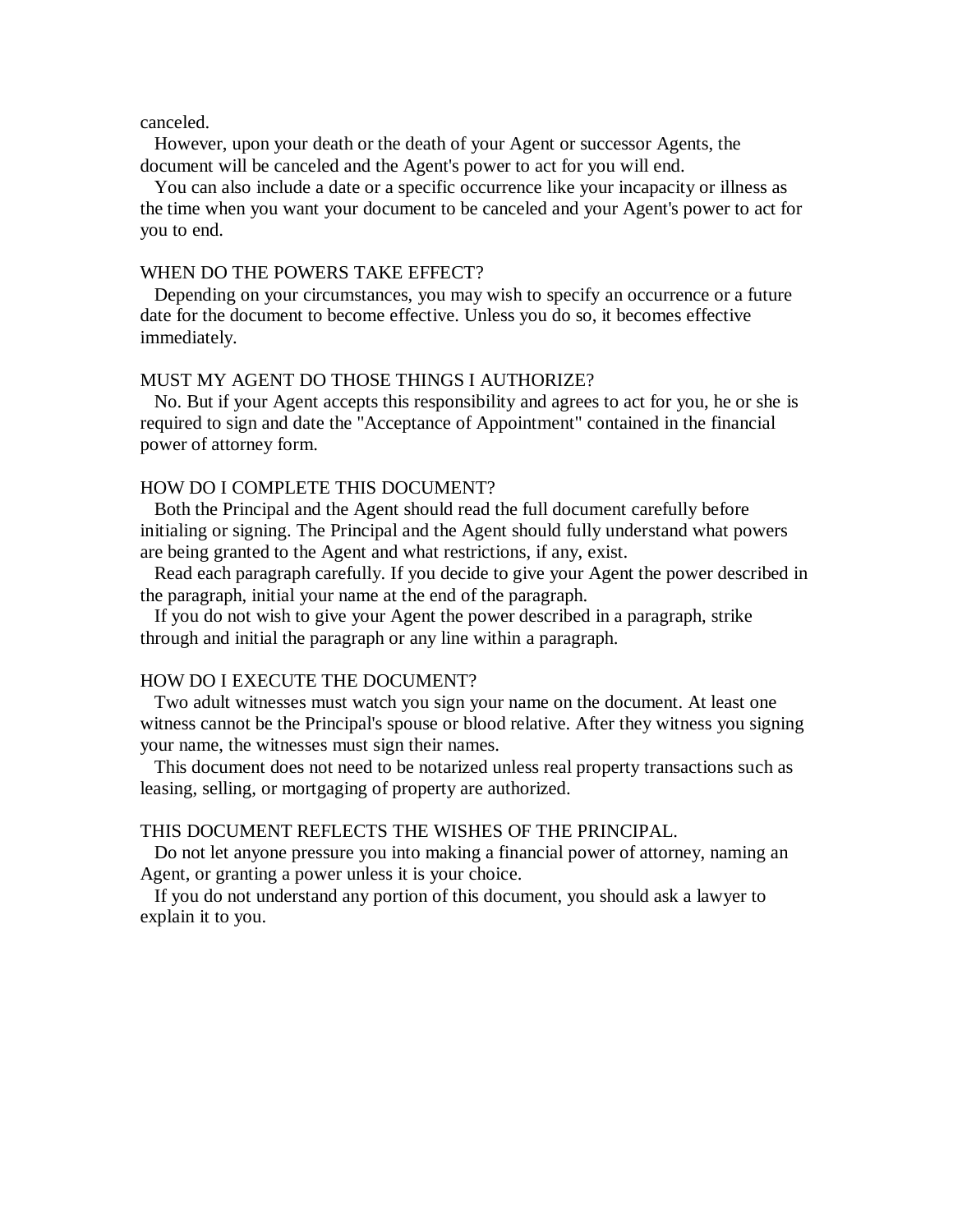# **FINANCIAL POWER OF ATTORNEY**

County of \_\_\_\_\_\_\_\_\_\_\_\_\_\_\_\_\_\_\_\_\_\_\_\_\_\_\_\_\_\_\_\_\_\_\_\_\_\_\_\_

State of Georgia

I, \_\_\_\_\_\_\_\_\_\_\_\_\_\_\_\_\_\_\_\_\_\_\_\_\_\_\_, (hereinafter "Principal"), a resident of \_\_\_\_\_\_\_\_\_\_\_\_\_\_\_\_\_\_\_\_\_\_\_\_\_\_

County, Georgia, do hereby constitute and appoint Theorem 2011 my true and lawful attorney-in-fact (hereinafter "Agent") for me and give such person the power(s) specified below to act in my name, place, and stead in any way which I, myself, could do if I were personally present with respect to the following matters:

(Directions: To give the Agent the powers described in paragraphs 1 through 13, place your initials on the blank line at the end of each paragraph. If you DO NOT want to give a power to the Agent, strike through the paragraph or a line within the paragraph and place your initials beside the stricken paragraph or stricken line. The powers described in any paragraph not initialed or which has been struck through will not be conveyed to the Agent. Both the Principal and the Agent must sign their full names at the end of the last paragraph.)

1. Bank and Credit Union Transactions: To make, receive, sign, endorse, execute, acknowledge, deliver, and possess checks, drafts, bills of exchange, letters of credit, notes, stock certificates, withdrawal receipts and deposit instruments relating to accounts or deposits in, or certificates of deposit of banks, savings and loans, credit unions, or other institutions or associations. \_\_\_\_\_

2. Payment Transactions: To pay all sums of money, at any time or times, that may hereafter be owing by me upon any account, bill or exchange, check, draft, purchase, contract, note, or trade acceptance made, executed, endorsed, accepted, and delivered by me or for me in my name, by my Agent.

Note: If you initial paragraph 3 or paragraph 4 which follow, a notarized signature will be required on behalf of the Principal.

3. Real Property Transactions: To lease, sell, mortgage, purchase, exchange, and acquire, and to agree, bargain, and contract for the lease, sale, purchase, exchange, and acquisition of, and to accept, take, receive, and possess any interest in real property whatsoever, on such terms and conditions, and under such covenants, as my Agent shall deem proper; and to maintain, repair, tear down, alter, rebuild, improve, manage, insure, move, rent, lease, sell, convey, subject to liens, mortgages, and security deeds, and in any way or manner deal with all or any part of any interest in real property whatsoever, including specifically, but without limitation, real property lying and being situate in the State of Georgia, under such terms and conditions, and under such covenants, as my Agent shall deem proper and may for all deferred payments accept purchase money notes payable to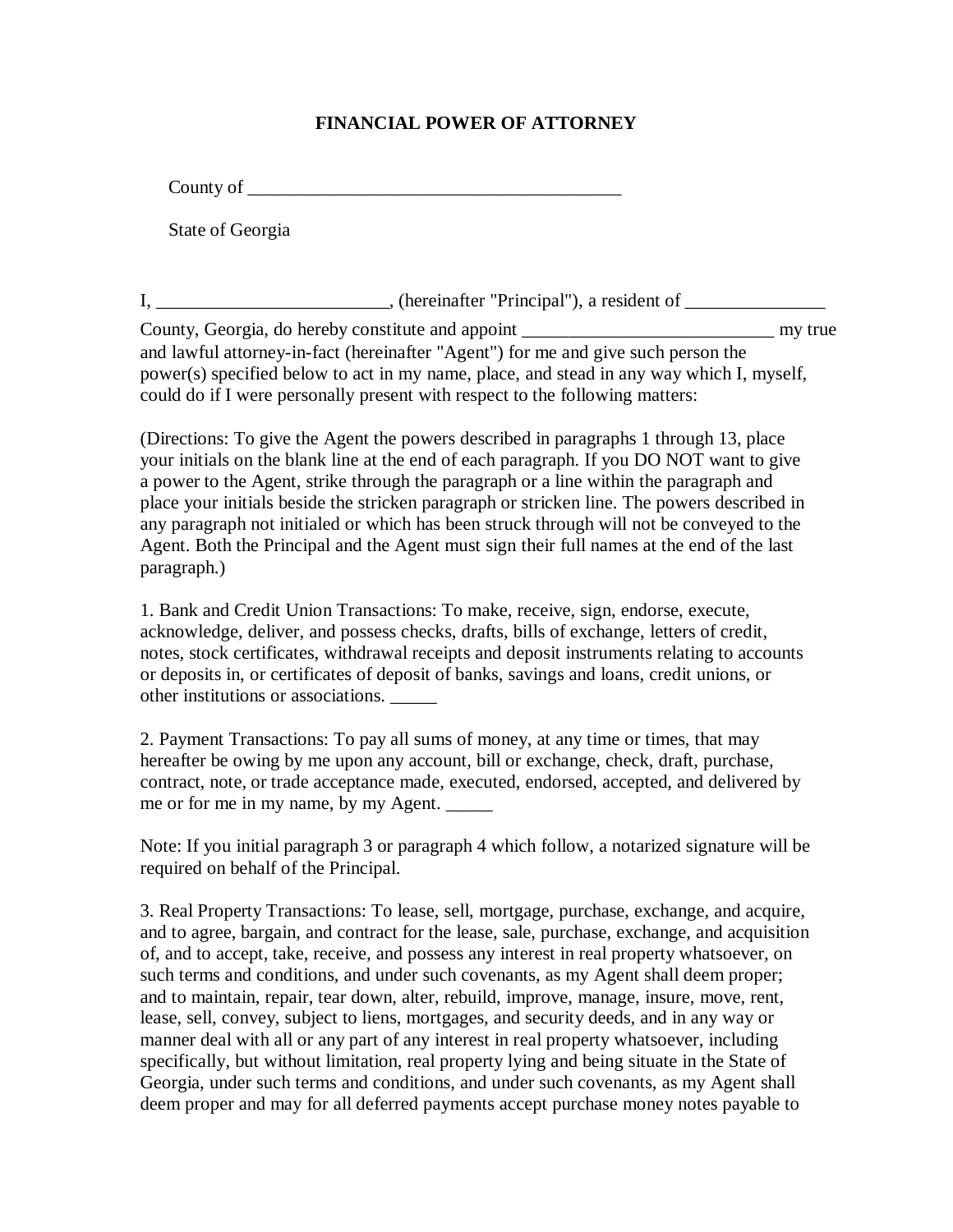me and secured by mortgages or deeds to secure debt, and may from time to time collect and cancel any of said notes, mortgages, security interests, or deeds to secure debt.

4. Personal Property Transactions: To lease, sell, mortgage, purchase, exchange, and acquire, and to agree, bargain, and contract for the lease, sale, purchase, exchange, and acquisition of, and to accept, take, receive, and possess any personal property whatsoever, tangible or intangible, or interest thereto, on such terms and conditions, and under such covenants, as my Agent shall deem proper; and to maintain, repair, improve, manage, insure, rent, lease, sell, convey, subject to liens or mortgages, or to take any other security interests in said property which are recognized under the Uniform Commercial Code as adopted at that time under the laws of Georgia or any applicable state, or otherwise hypothecate, and in any way or manner deal with all or any part of any real or personal property whatsoever, tangible or intangible, or any interest therein, that I own at the time of execution or may thereafter acquire, under such terms and conditions, and under such covenants, as my Agent shall deem proper.

5. Stock and Bond Transactions: To purchase, sell, exchange, surrender, assign, redeem, vote at any meeting, or otherwise transfer any and all shares of stock, bonds, or other securities in any business, association, corporation, partnership, or other legal entity, whether private or public, now or hereafter belonging to me.

6. Safe Deposits: To have free access at any time or times to any safe-deposit box or vault to which I might have access.

7. Borrowing: To borrow from time to time such sums of money as my Agent may deem proper and execute promissory notes, security deeds or agreements, financing statements, or other security instruments in such form as the lender may request and renew said notes and security instruments from time to time in whole or in part.

8. Business Operating Transactions: To conduct, engage in, and otherwise transact the affairs of any and all lawful business ventures of whatever nature or kind that I may now or hereafter be involved in.

9. Insurance Transactions: To exercise or perform any act, power, duty, right, or obligation, in regard to any contract of life, accident, health, disability, liability, or other type of insurance or any combination of insurance; and to procure new or additional contracts of insurance for me and to designate the beneficiary of same; provided, however, that my Agent cannot designate himself or herself as beneficiary of any such insurance contracts. \_\_\_\_\_

10. Disputes and Proceedings: To commence, prosecute, discontinue, or defend all actions or other legal proceedings touching my property, real or personal, or any part thereof, or touching any matter in which I or my property, real or personal, may be in any way concerned. To defend, settle, adjust, make allowances, compound, submit to arbitration, and compromise all accounts, reckonings, claims, and demands whatsoever that now are, or hereafter shall be, pending between me and any person, firm,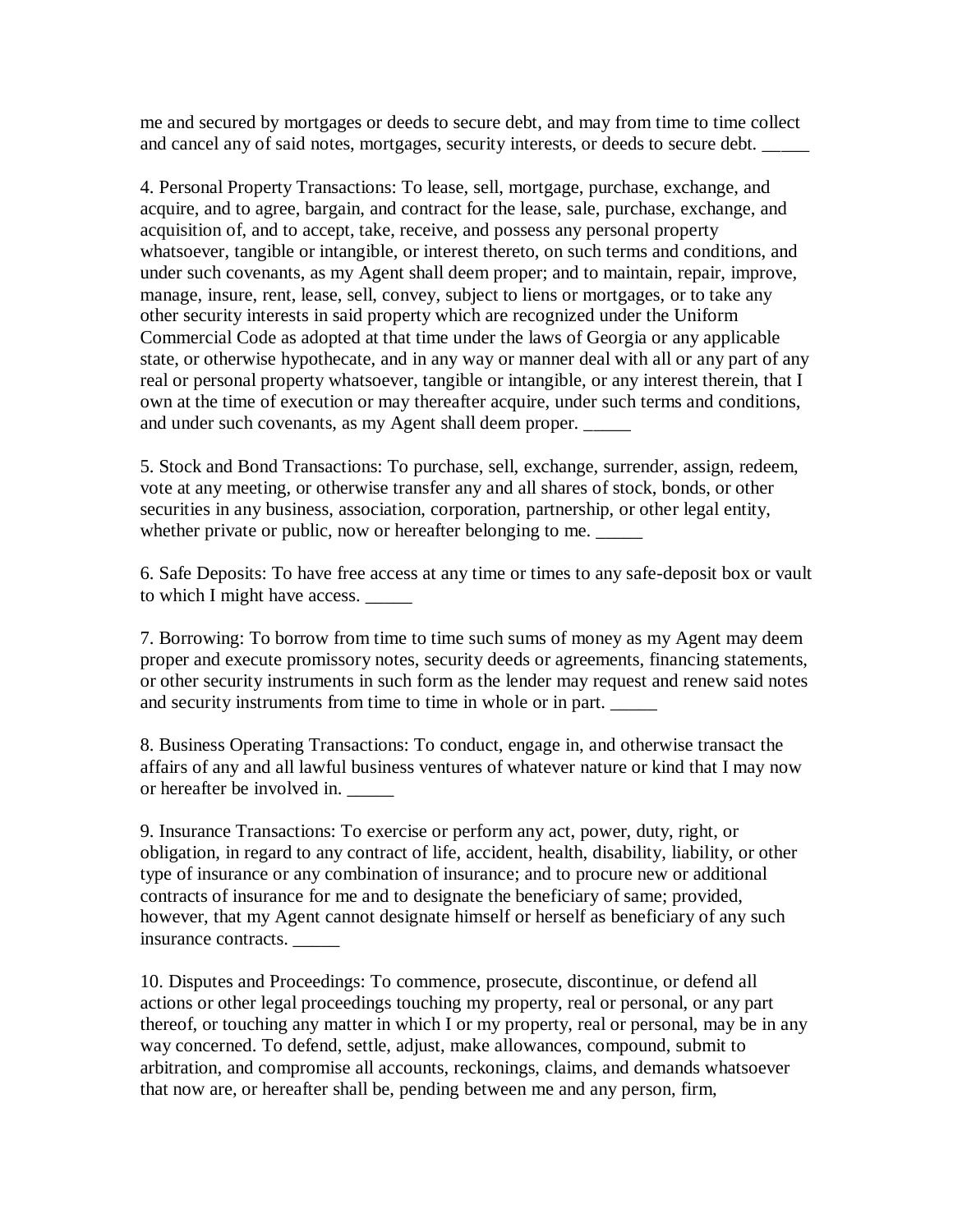corporation, or other legal entity, in such manner and in all respects as my Agent shall deem proper. \_\_\_\_\_

11. Hiring Representatives: To hire accountants, attorneys at law, consultants, clerks, physicians, nurses, agents, servants, workmen, and others and to remove them, and to appoint others in their place, and to pay and allow the persons so employed such salaries, wages, or other remunerations, as my Agent shall deem proper.

12. Tax, Social Security, and Unemployment: To prepare, to make elections, to execute and to file all tax, social security, unemployment insurance, and informational returns required by the laws of the United States, or of any state or subdivision thereof, or of any foreign government; to prepare, to execute, and to file all other papers and instruments which the Agent shall think to be desirable or necessary for safeguarding of me against excess or illegal taxation or against penalties imposed for claimed violation of any law or other governmental regulation; and to pay, to compromise, or to contest or to apply for refunds in connection with any taxes or assessments for which I am or may be liable.

\_\_\_\_\_

13. Broad Powers: Without, in any way, limiting the foregoing, generally to do, execute, and perform any other act, deed, matter, or thing whatsoever, that should be done, executed, or performed, including, but not limited to, powers conferred by [Code Section](http://web2.westlaw.com/find/default.wl?DB=1000468&DocName=GAST53%2D12%2D232&FindType=L&AP=&RS=WLW4.07&VR=2.0&FN=_top&SV=Split&MT=Georgia)  [53-12-232](http://web2.westlaw.com/find/default.wl?DB=1000468&DocName=GAST53%2D12%2D232&FindType=L&AP=&RS=WLW4.07&VR=2.0&FN=_top&SV=Split&MT=Georgia) of the Official Code of Georgia Annotated, or that in the opinion of my Agent, should be done, executed, or performed, for my benefit or the benefit of my property, real or personal, and in my name of every nature and kind whatsoever, as fully and effectually as I could do if personally present. \_\_\_\_\_

14. Effective Date: This document will become effective upon the date of the Principal's signature unless the Principal indicates that it should become effective at a later date by completing the following, which is optional.

The powers conveyed in this document shall not become effective until the following time or upon the occurrence of the following event or contingency:

 \_\_\_\_\_\_\_\_\_\_\_\_\_\_\_\_\_\_\_\_\_\_\_\_\_\_\_\_\_\_\_\_\_\_\_\_\_\_\_\_\_\_\_\_\_\_\_\_\_\_\_\_\_\_\_\_\_\_\_\_\_\_\_\_\_\_\_\_\_\_ \_\_\_\_\_\_\_\_\_\_\_\_\_\_\_\_\_\_\_\_\_\_\_\_\_\_\_\_\_\_\_\_\_\_\_\_\_\_\_\_\_\_\_\_\_\_\_\_\_\_\_\_\_\_\_\_\_\_\_\_\_\_\_\_\_\_\_\_\_\_

Note: The Principal may choose to designate one or more persons to determine conclusively that the above-specified event or contingency has occurred. Such person or persons must make a written declaration under penalty of false swearing that such event or contingency has occurred in order to make this document effective. Completion of this provision is optional.

The following person or persons are designated to determine conclusively that the abovespecified event or contingency has occurred:

\_\_\_\_\_\_\_\_\_\_\_\_\_\_\_\_\_\_\_\_\_\_\_\_\_\_\_\_\_\_\_\_\_\_\_\_\_\_\_\_\_\_\_\_\_\_\_\_\_\_\_\_\_\_\_\_\_\_\_\_\_\_\_\_\_\_\_\_\_\_\_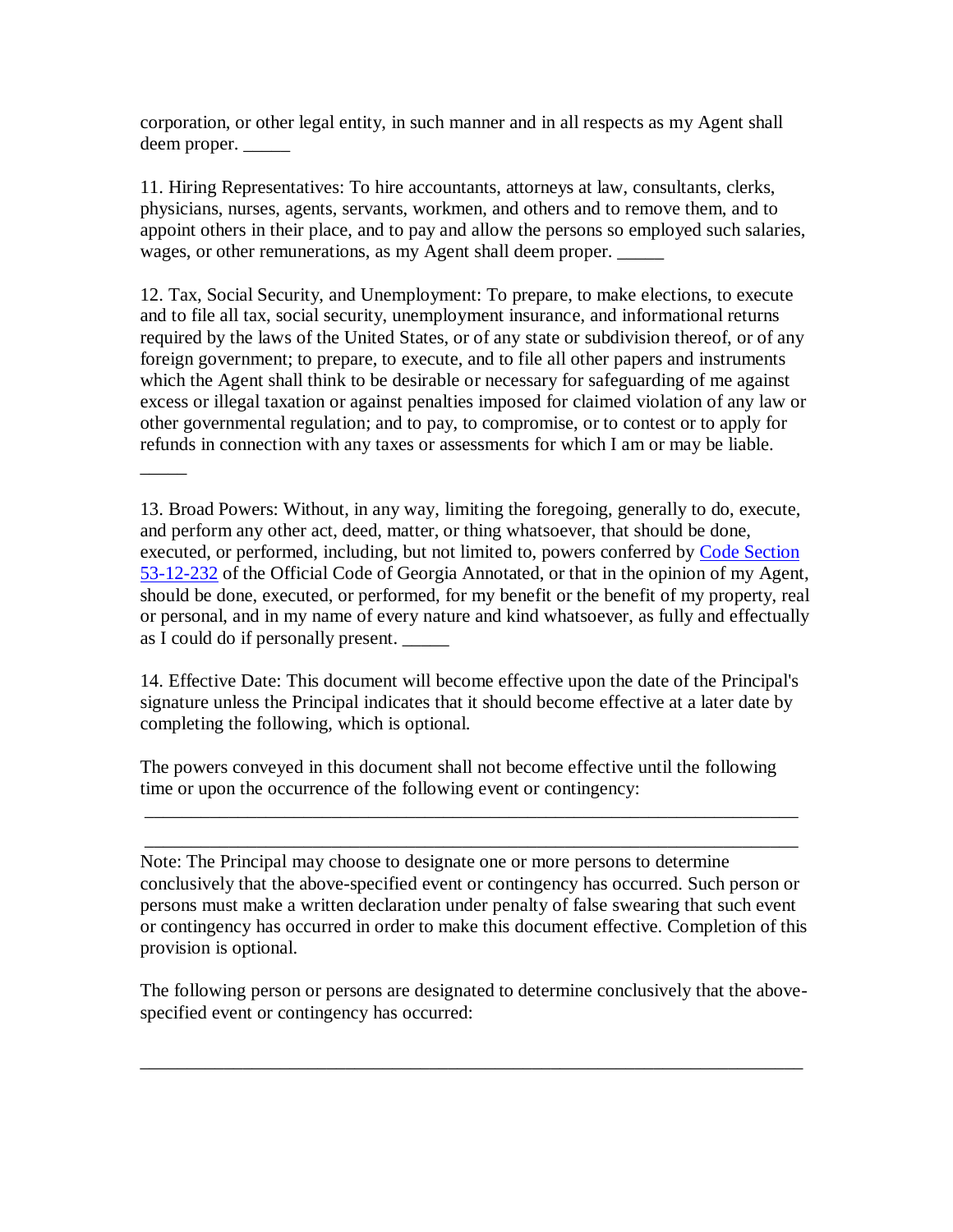$Signed:$ 

Principal

 \_\_\_\_\_\_\_\_\_\_\_\_\_\_\_\_\_\_\_\_\_\_\_\_\_\_\_\_\_\_\_\_\_\_\_\_\_\_\_\_\_\_\_\_\_\_\_\_\_\_\_ Agent

It is my desire and intention that this power of attorney shall not be affected by my subsequent disability, incapacity, or mental incompetence. However, I understand that it shall be revoked and the Agent's power canceled in the event a guardian is appointed for my property. As long as no such guardian is appointed, any and all acts done by the Agent pursuant to the powers conveyed herein during any period of my disability, incapacity, or mental incompetence shall have the same force and effect as if I were not disabled, incapacitated, or mentally incompetent.

I may, at any time, revoke this power of attorney, and it shall be canceled by my death. Otherwise, unless a guardian is appointed for my property, this power of attorney shall be deemed to be in full force and effect as to all persons, institutions, and organizations which shall act in reliance thereon prior to the receipt of written revocation thereof signed by me and prior to my death.

I do hereby ratify and confirm all acts whatsoever which my Agent shall do, or cause to be done, in or about the premises, by virtue of this power of attorney.

All parties dealing in good faith with my Agent may fully rely upon the power of and authority of my Agent to act for me on my behalf and in my name, and may accept and rely on agreements and other instruments entered into or executed by the agent pursuant to this power of attorney.

This instrument shall not be effective as a grant of powers to my Agent until my Agent has executed the Acceptance of Appointment appearing at the end of this instrument. This instrument shall remain effective until revocation by me or my death, whichever occurs first.

Compensation of Agent. (Directions: Initial the line following your choice.)

1. My Agent shall receive no compensation for services rendered. \_\_\_\_\_

2. My Agent shall receive reasonable compensation for services rendered. \_\_\_\_\_

3. My Agent shall receive \$\_\_\_\_\_\_\_\_\_\_\_\_ for services rendered. \_\_\_\_\_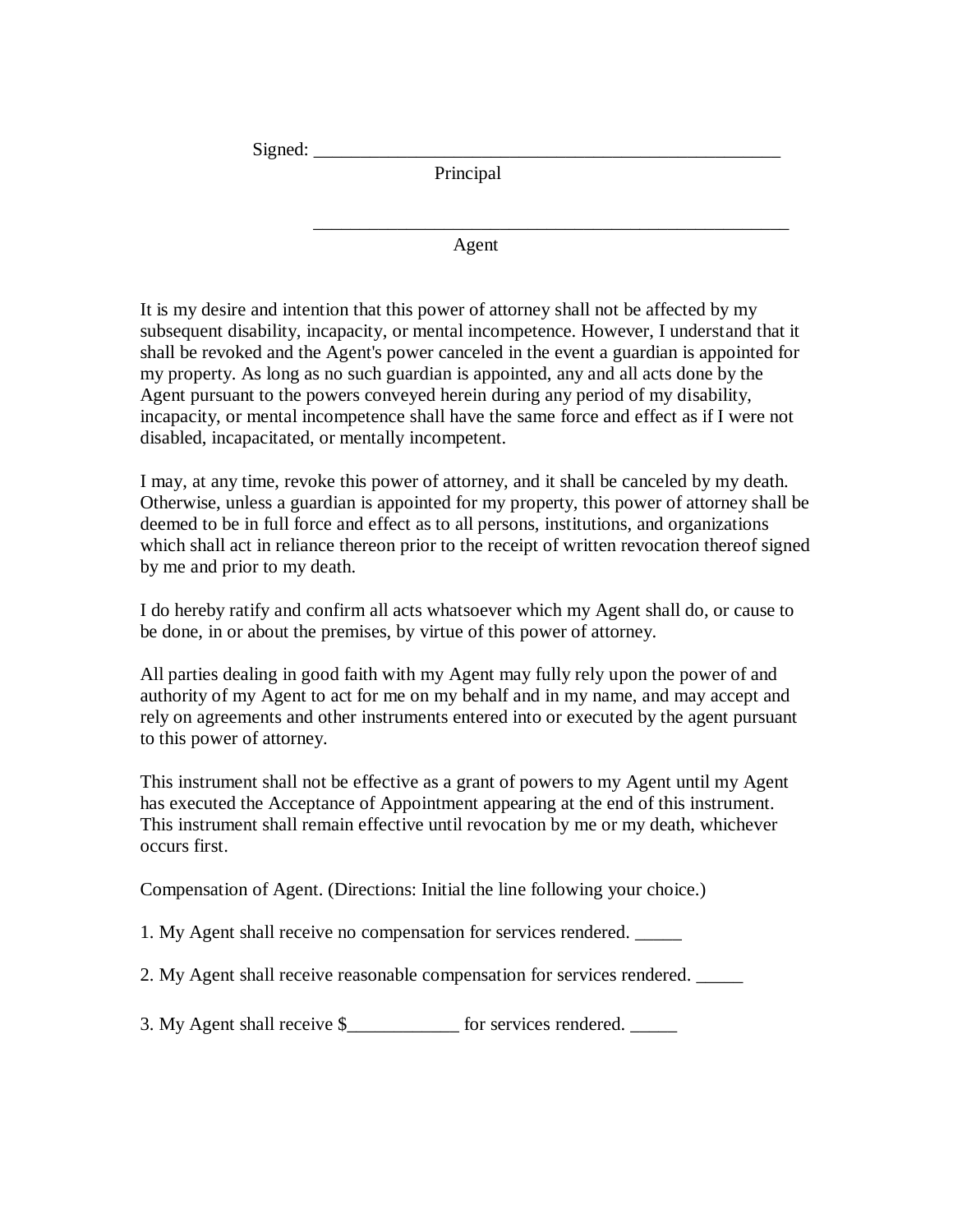IN WITNESS WHEREOF, I have hereunto set my hand and seal on this \_\_\_\_\_ day of

 $\overline{\phantom{a}}$  ,  $\overline{\phantom{a}}$  ,  $\overline{\phantom{a}}$  ,  $\overline{\phantom{a}}$  ,  $\overline{\phantom{a}}$  ,  $\overline{\phantom{a}}$  ,  $\overline{\phantom{a}}$  ,  $\overline{\phantom{a}}$  ,  $\overline{\phantom{a}}$  ,  $\overline{\phantom{a}}$  ,  $\overline{\phantom{a}}$  ,  $\overline{\phantom{a}}$  ,  $\overline{\phantom{a}}$  ,  $\overline{\phantom{a}}$  ,  $\overline{\phantom{a}}$  ,  $\overline{\phantom{a}}$ 

\_\_\_\_\_\_\_\_\_\_\_\_\_\_\_\_\_\_\_\_\_\_\_\_\_\_\_\_\_\_\_\_\_\_\_\_\_\_\_\_\_\_\_\_\_

\_\_\_\_\_\_\_\_\_\_\_\_\_\_\_\_\_\_\_\_\_\_\_\_\_\_\_\_\_\_\_\_\_\_\_\_\_\_\_\_\_\_\_\_\_

\_\_\_\_\_\_\_\_\_\_\_\_\_\_\_\_\_\_\_\_\_\_\_\_\_\_\_\_\_\_\_\_\_\_\_\_\_\_\_\_\_\_\_\_\_

Principal

\_\_\_\_\_\_\_\_\_\_\_\_\_\_\_\_\_\_\_\_\_\_\_\_\_\_\_\_\_\_\_\_\_\_, \_\_\_\_\_\_\_.

# WITNESSES

Signature and Address

## $\frac{1}{\sqrt{2}}$  ,  $\frac{1}{\sqrt{2}}$  ,  $\frac{1}{\sqrt{2}}$  ,  $\frac{1}{\sqrt{2}}$  ,  $\frac{1}{\sqrt{2}}$  ,  $\frac{1}{\sqrt{2}}$  ,  $\frac{1}{\sqrt{2}}$  ,  $\frac{1}{\sqrt{2}}$  ,  $\frac{1}{\sqrt{2}}$  ,  $\frac{1}{\sqrt{2}}$  ,  $\frac{1}{\sqrt{2}}$  ,  $\frac{1}{\sqrt{2}}$  ,  $\frac{1}{\sqrt{2}}$  ,  $\frac{1}{\sqrt{2}}$  ,  $\frac{1}{\sqrt{2}}$ WITNESSES

Signature and Address

Note: A notarized signature is not required unless you have initialed paragraph 3 or 4 regarding property transactions.

I, \_\_\_\_\_\_\_\_\_\_\_\_\_\_\_\_\_\_\_\_\_\_\_\_\_\_\_\_\_\_\_, a Notary Public, do hereby certify that \_\_\_\_\_

personally appeared before me this date and acknowledged the due execution of the foregoing Power of Attorney.

 \_\_\_\_\_\_\_\_\_\_\_\_\_\_\_\_\_\_\_\_\_\_\_\_\_\_\_\_\_\_\_\_\_\_\_\_\_\_\_\_\_\_\_\_\_\_\_\_\_\_\_\_\_\_\_ Notary Public

State of Georgia

County of \_\_\_\_\_\_\_\_\_\_\_\_\_\_\_\_\_\_\_\_\_\_\_\_\_\_\_\_\_\_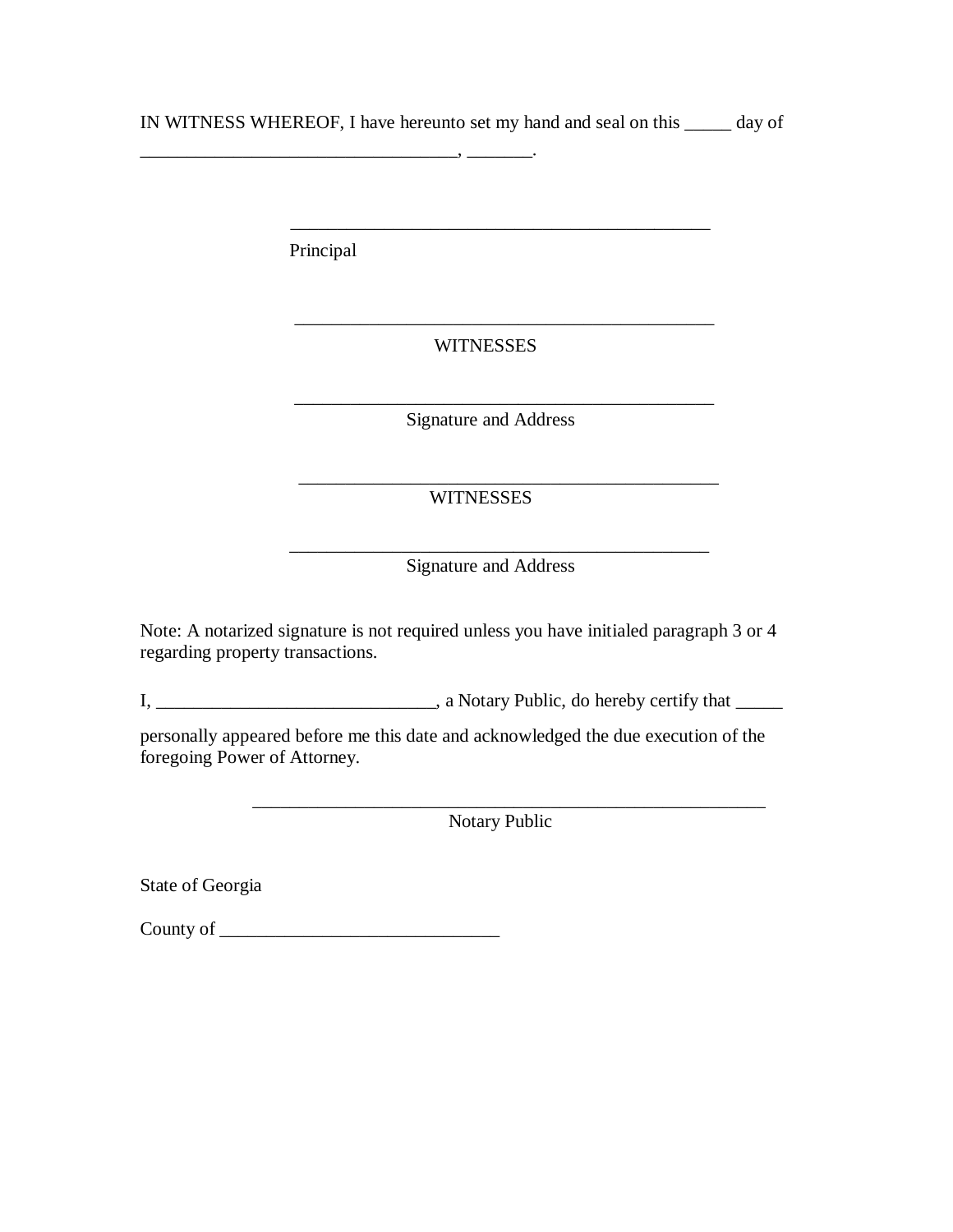## ACCEPTANCE OF APPOINTMENT

I, \_\_\_\_\_\_\_\_\_\_\_\_\_\_\_\_\_\_\_\_\_\_ (print name), have read the foregoing Power of Attorney and am the person identified therein as Agent for \_\_\_\_\_\_\_\_\_\_\_\_\_\_\_\_\_\_\_\_\_\_\_\_\_\_\_\_\_\_\_ (name of grantor of power of attorney), the Principal named therein. I hereby acknowledge the following:

I owe a duty of loyalty and good faith to the Principal, and must use the powers granted to me only for the benefit of the Principal.

I must keep the Principal's funds and other assets separate and apart from my funds and other assets and titled in the name of the Principal. I must not transfer title to any of the Principal's funds or other assets into my name alone. My name must not be added to the title of any funds or other assets of the Principal, unless I am specifically designated as Agent for the Principal in the title.

I must protect, conserve, and exercise prudence and caution in my dealings with the Principal's funds and other assets.

I must keep a full and accurate record of my acts, receipts, and disbursements on behalf of the Principal, and be ready to account to the Principal for such acts, receipts, and disbursements at all times. I must provide an annual accounting to the Principal of my acts, receipts, and disbursements, and must furnish an accounting of such acts, receipts, and disbursements to the personal representative of the Principal's estate within 90 days after the date of death of the Principal.

I have read the Compensation of Agent paragraph in the Power of Attorney and agree to abide by it.

I acknowledge my authority to act on behalf of the Principal ceases at the death of the Principal.

I hereby accept the foregoing appointment as Agent for the Principal with full knowledge of the responsibilities imposed on me, and I will faithfully carry out my duties to the best of my ability.

Dated: \_\_\_\_\_\_\_\_\_\_\_\_\_\_\_\_\_\_\_\_\_\_\_\_\_\_\_\_\_\_\_\_\_\_\_\_\_\_\_\_\_\_\_\_\_, \_\_\_\_\_\_\_.

 $(Si$ gnature $)$ 

(Address) \_\_\_\_\_\_\_\_\_\_\_\_\_\_\_\_\_\_\_\_\_\_\_\_\_\_\_\_\_\_\_\_\_\_\_\_\_\_\_\_\_\_\_\_\_\_\_

Note: A notarized signature is not required unless the Principal initialed paragraph 3 or paragraph 4 regarding property transactions.